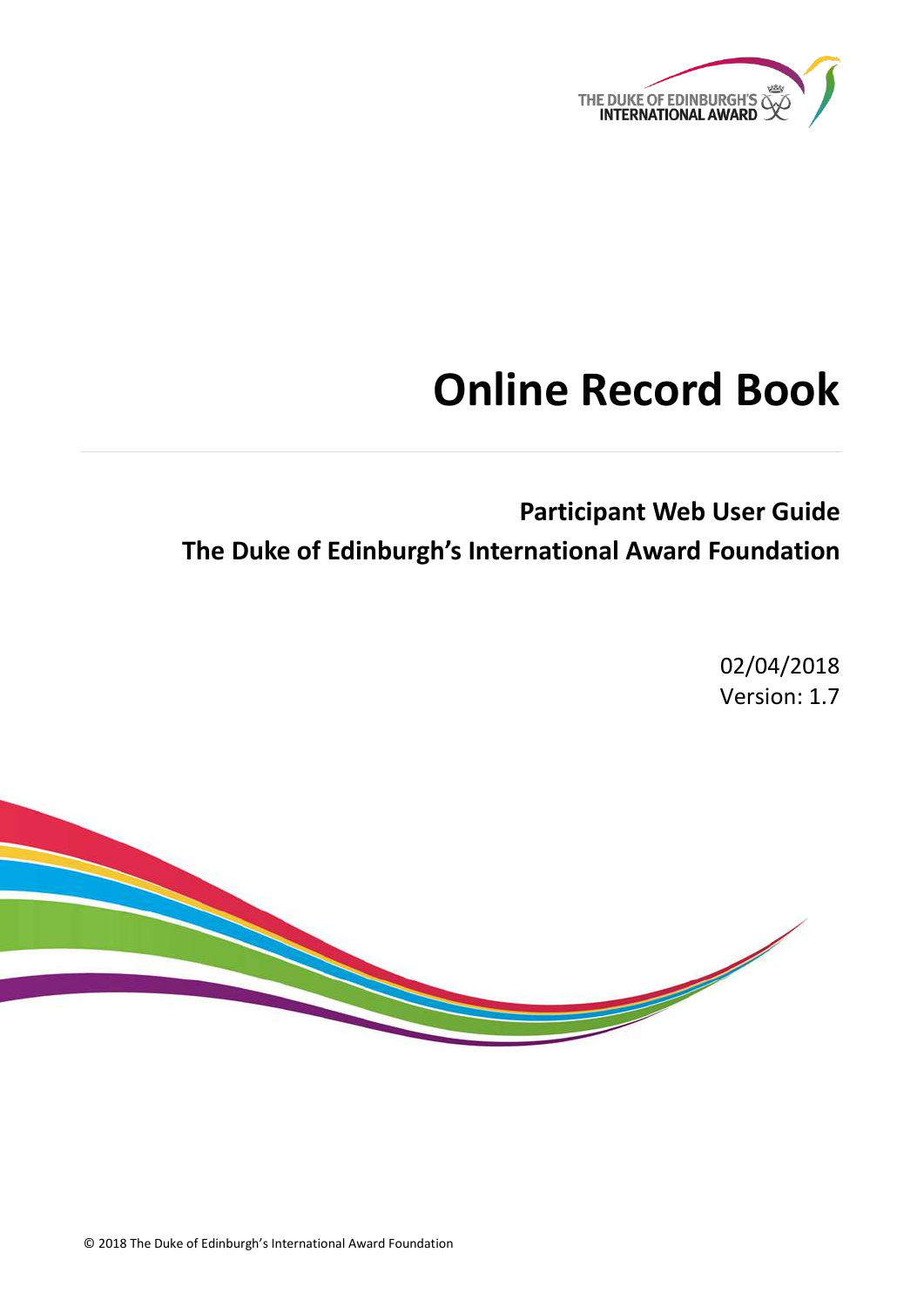

## <span id="page-1-0"></span>Version control

| Version | Date       | Author         | <b>Notes</b>          |
|---------|------------|----------------|-----------------------|
| 1.0     | 05/05/2017 | Daniela Pozzi  | First version         |
| 1.2     | 20/06/2017 | Daniela Pozzi  | Content Update        |
| 1.3     | 08/08/2017 | Daniela Pozzi  | <b>Content Update</b> |
| 1.4     | 30/08/2017 | Daniela Pozzi  | <b>Content Update</b> |
| 1.5.1   | 05/12/2017 | Marisa English | Content Update        |
| 1.6     | 31/01/2018 | Marisa English | <b>Content Update</b> |
| 1.7     | 02/04/2018 | Marisa English | <b>Content Update</b> |

#### *Summary of changes:*

*V1.2: Screen shot updates to reflect the system, process to change password and email address improved.* 

*V1.3: Screen shot updates to reflect the system; instructions on how to set up multiple activities inserted; explanation on how to download the Award Summary inserted*

*V1.4: Screenshot updates to reflect the system; modifications on how to record Preparation and Training activities and how to send Adventurous Journeys for approval inserted; Details on how to add an additional Practice Journey inserted.* 

*V1.5.1: Screenshot updates to reflect the system; receiving registration approval email; instructions on how to resend email asking for Assessor approval inserted; amended instruction on editing an activity; managing / editing uploaded files;* 

*V1.6: Screenshot updates to reflect the system; updated information on uploading assessor report; instructions on paying online for the Award at registration;* 

*V1.7: Screenshot updates to reflect the system*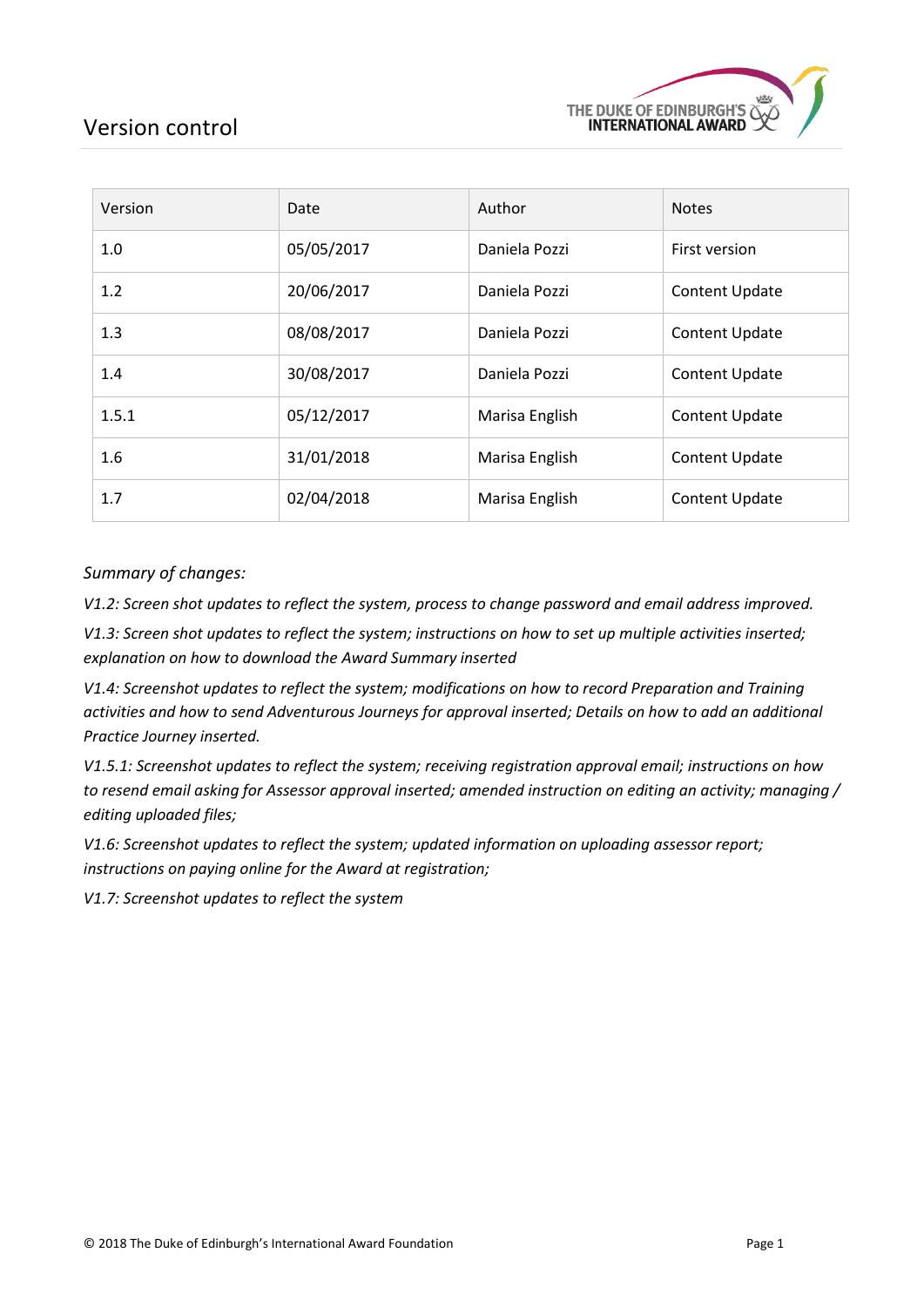

## <span id="page-2-0"></span>Contents

| 1.        |  |
|-----------|--|
| 2.        |  |
|           |  |
| 1.        |  |
| ٠         |  |
| $\bullet$ |  |
| ٠         |  |
| 2.        |  |
| 3.        |  |
| 4.        |  |
| 5.        |  |
| 6.        |  |
| 7.        |  |
| 8.        |  |
| 9.        |  |
| $\bullet$ |  |
| 10.       |  |
| 11.       |  |
| 12.       |  |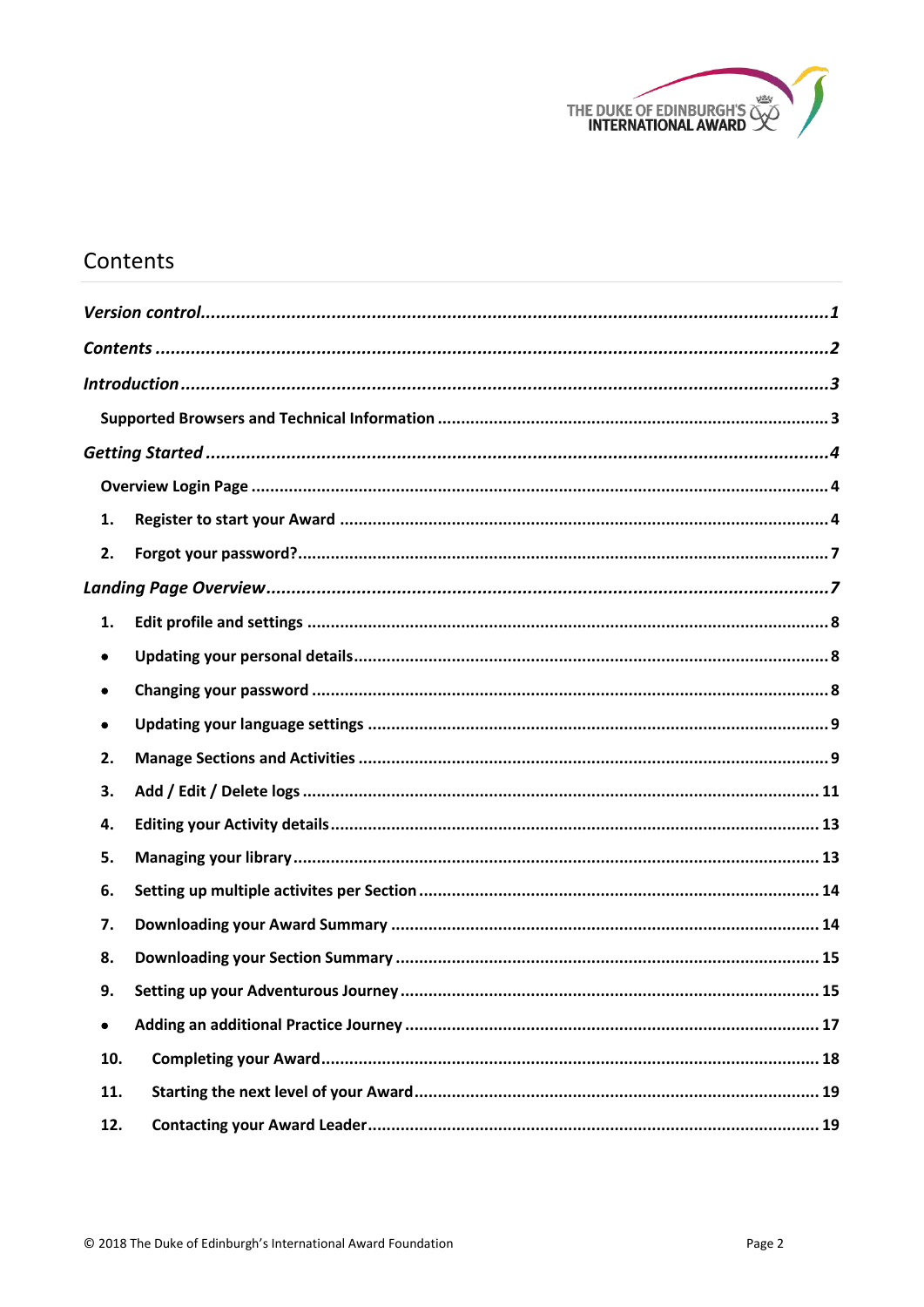

## <span id="page-3-0"></span>Introduction

The International Online Record Book (ORB) is a web platform that allows participants to record their activities and submit their Awards. It also allows Award Leaders to monitor participants' progress and approve submitted Awards.

This document has been written for participants who are taking part in The Duke of Edinburgh's International Award programme. It provides detailed, step-by-step guidance on how they can use the new Online Record Book web interface.

The Online Record Book can be accessed via web navigating t[o https://www.onlinerecordbook.org/](https://www.onlinerecordbook.org/)

## <span id="page-3-1"></span>Supported Browsers and Technical Information

The Online Record Book (ORB) can be accessed using the latest versions of the following browsers:

- Google Chrome
- Safari
- Firefox
- Microsoft Explorer
- Edge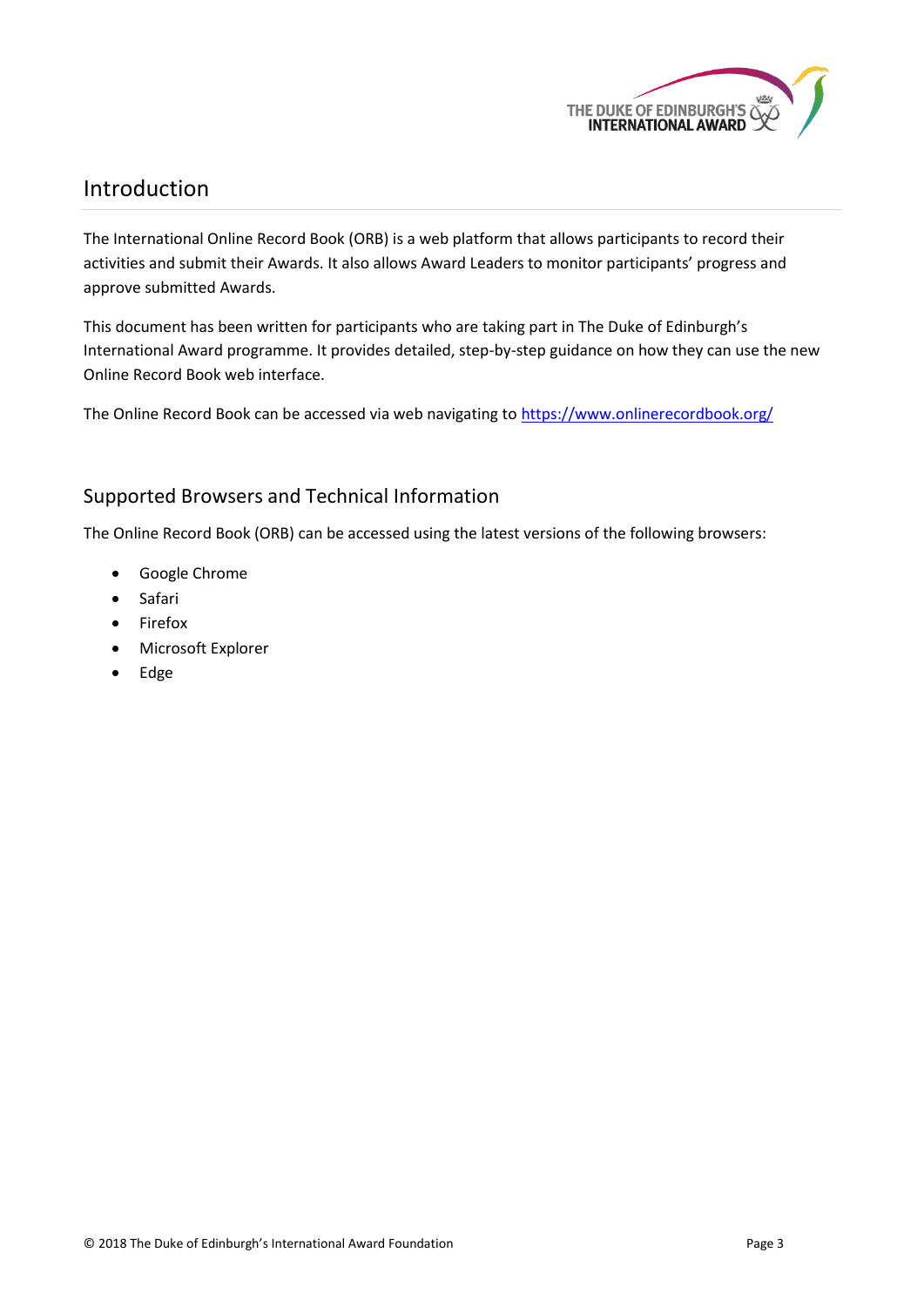

## <span id="page-4-0"></span>Getting Started

## <span id="page-4-1"></span>Overview Login Page

| THE DUKE OF EDINBURGH'S                           |                                                                                                                                                  |                                                                                                                        | ORB<br>language <sup>-</sup><br>English<br>selection                                            |                                                       |
|---------------------------------------------------|--------------------------------------------------------------------------------------------------------------------------------------------------|------------------------------------------------------------------------------------------------------------------------|-------------------------------------------------------------------------------------------------|-------------------------------------------------------|
| Login tab for<br>participants<br>Login<br>Details | Participant<br>Award Staff<br>Participant login<br>Email<br>Password                                                                             |                                                                                                                        | Not Registered?<br>Register a new account as:<br>Award Participant<br>$\bullet$<br>Award Leader | Participant<br>and<br>Award<br>Leader<br>registration |
| Password Reset                                    | Forgot your password?<br>Log in<br>You can also download our brand new<br>Participant app to access the Online Record<br>Book anytime, anywhere. | Login Button                                                                                                           | <b>Register</b>                                                                                 |                                                       |
|                                                   | Download on the<br>GET IT ON<br><b>Google Play</b><br><b>AppStore</b><br>for iOS<br>for Android                                                  | Award Unit<br>registration                                                                                             | Do you want to create a new Award Unit? Continue here                                           |                                                       |
|                                                   |                                                                                                                                                  | C Copyright The Duke of Edinburgh's International Award 2017<br><b>International Terms &amp; Conditions User quide</b> |                                                                                                 |                                                       |

## <span id="page-4-2"></span>**1. Register to start your Award**

You can register on the Online Record Book (ORB) as a participant, selecting the option 'Award participant' on the login page, and then clicking on 'Register', as displayed above on the login page overview.

Complete all fields, clicking on the **continue** button to continue through the sections. The browser's back button can be used in you want to go back and review/modify the details inserted.

- 1. Select you Award Unit Country from the drop down menu
- 2. Type in your Award Unit name (if you are unsure of the name of your Award Unit, contact your nominated Award Leader)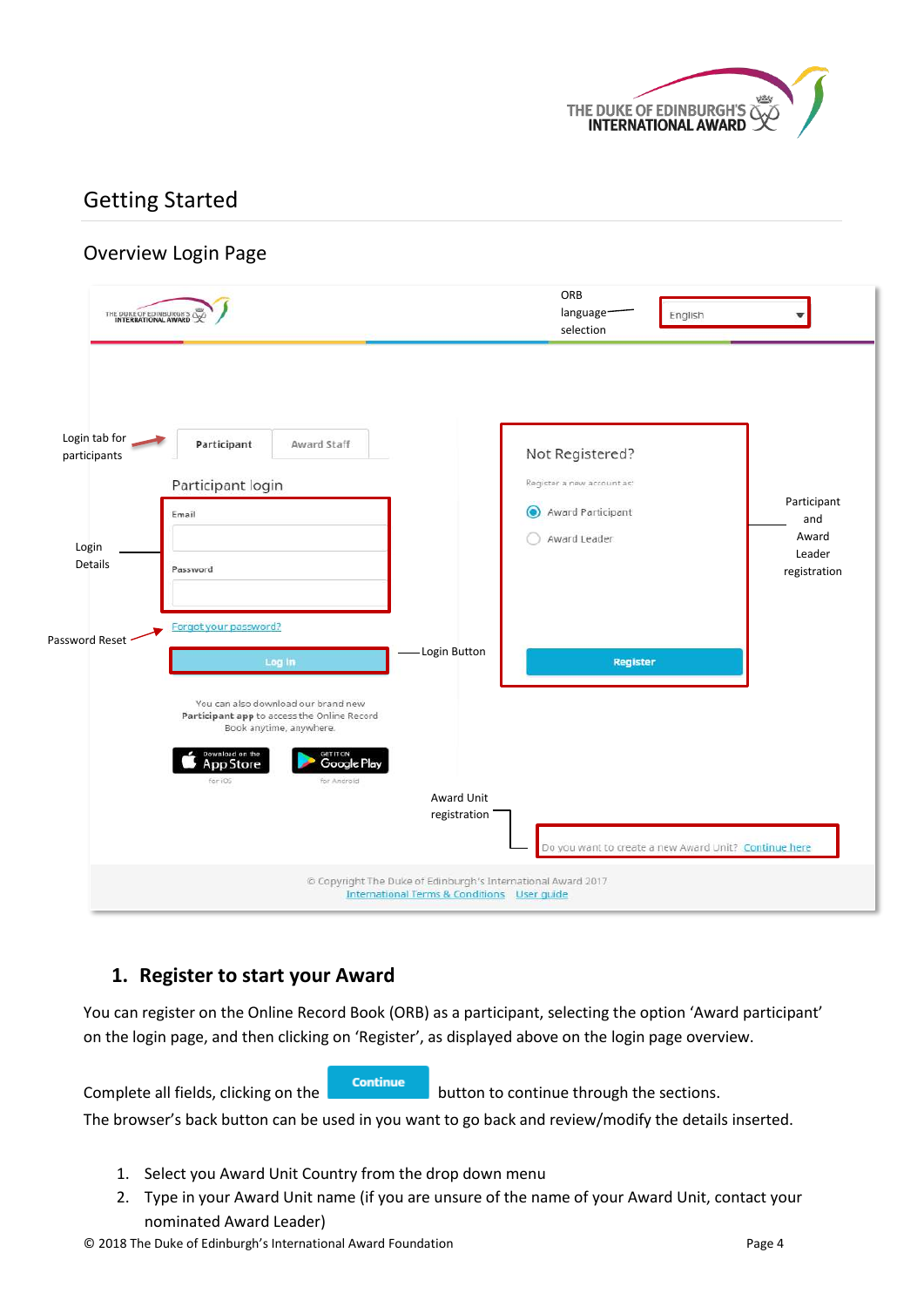

- 3. You will be asked if you know your Award Leader:
	- If you select 'Yes' you must insert their email address so that the system will automatically assign your account to your Award Leader
	- If you select 'No', your account will then be assigned to an Award Leader of your Unit, during registration approval

| Do you know who your Award Leader is?       |  |
|---------------------------------------------|--|
| Yes                                         |  |
|                                             |  |
| All Maleysian<br><b>Enter Email Address</b> |  |
|                                             |  |
|                                             |  |

- 4. Select the Award Level you're registering for (age restrictions might apply, please contact your Award Unit for more information)
- 5. Insert your contact details
- 6. Insert your personal details
	- You will be asked to provide Parental/Guardian consent if you are under the age of 18 (unless otherwise specified in your country's regulations). If you are under 18, your parental/guardian consent details must be provided in order to submit your registration.
	- If you're older than 18 years old, you won't be asked to provide parental/guardian consent
- 7. Answer the Profile Questions (if applicable)
- 8. Select your payment type. There are different payment options depending on your Operators requirements.

*If you have selected 'Pay Online by debit / credit card' you will be redirected to a payment window at the end of your registration*.

9. Set your Online Record Book Login details

Once all details have been inserted click on  $\overline{\phantom{a}}$  submit to send your registration for approval.

10. For those paying by card online, the secure payment window will pop up and you must complete all the card details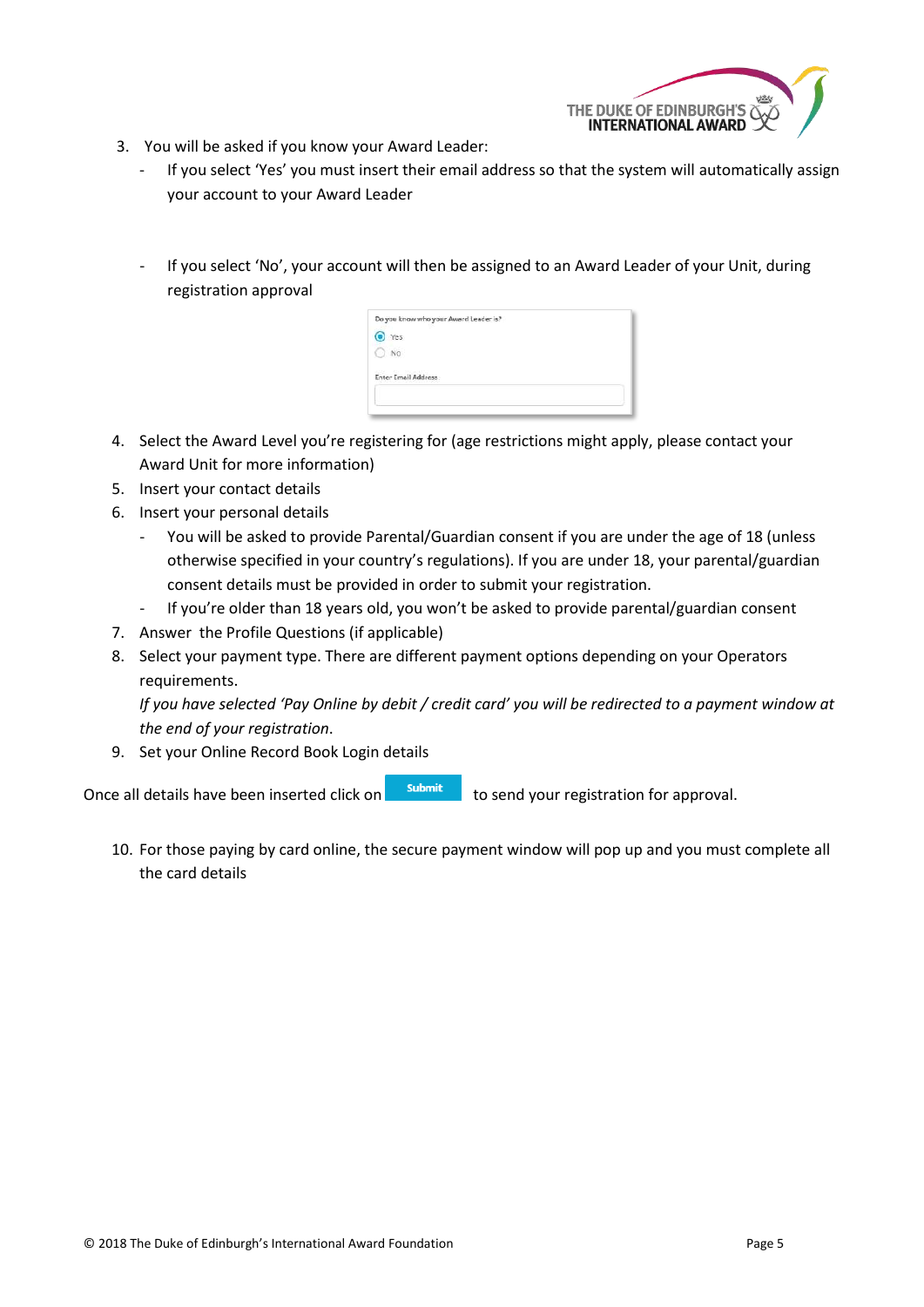| THE DUKE OF EDINBURGH'S NET |  |
|-----------------------------|--|
|                             |  |

| THE DUKE OF EDINBURGH'S                                       | Participant registration fe.<br>Secure payment $\blacksquare$ |
|---------------------------------------------------------------|---------------------------------------------------------------|
| Card number*                                                  |                                                               |
| <b>VISA</b><br>Expiry month * Expiry year *<br><b>MM</b><br>۰ | ۰                                                             |
| Cardholder name*                                              |                                                               |
| Security code <sup>*</sup>                                    | 3 digits on back of your card                                 |

The total amount payable will be displayed on screen.

Once all the card details are completed select

A verification email will be sent to the email address you provided during your registration. This email will have a link to verify your email address. Your email address needs to be confirmed in order for the application to progress.

Pay now

N.B If within 2 hours you have not received the email confirmation, please contact your Award Unit.

You will receive an email once your registration has been approved by your Award Leader

**Note:** If you log on to the ORB and your registration is still awaiting approval, an error message will be displayed at the bottom of the screen in case, for example, you wish to start logging your activities. *(a)*



You will receive a notification when your registration has been reviewed and approved by your Award Leader.

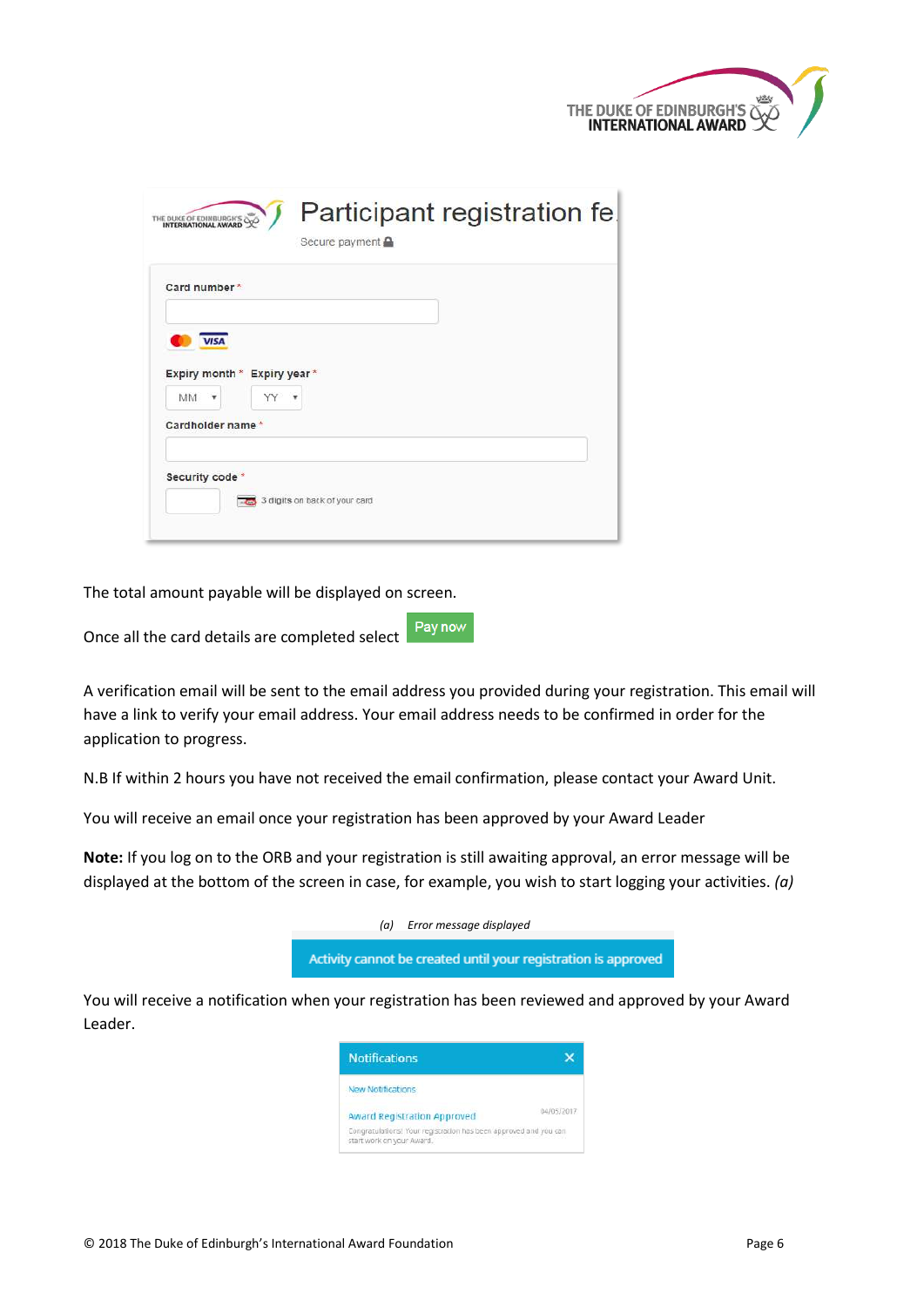

#### <span id="page-7-0"></span>**2. Forgot your password?**

In case at any point in time you need to reset your password, from the Login page select the option 'Forgot your password?'

Insert you email address in the dialog box and press 'Send'. An email with a link to reset your password will be sent to your mailbox.

| Email address  |  |  |
|----------------|--|--|
|                |  |  |
| Required field |  |  |
|                |  |  |

## <span id="page-7-1"></span>Landing Page Overview

| <b>Bronze Level</b><br>Completed 0 / 1<br>Profile<br>and<br>settings<br>Choose Activity<br>Ø<br>Ŧ<br>siels<br>Welcome to Online Record Book<br>Choose Activity<br>$+$<br>This tool will help you record your progress during your Award.<br>Иñ<br>Physical Recreation<br>List of<br>First you have to set up your an activity. To start, click on one of the left. If you need some<br><b>Sections</b><br>help with activity setup, ask your Award Leader for assistance.<br>Choose Activity<br>C<br>$\ddot{}$<br>Service<br>Adventurous journey<br>Preparation and Training<br>$\ddot{}$<br>Practice Journey<br>$\ddot{}$<br>Qualifying Journey | THE DUME OF EDIMESTIC HEADS | My Award Leader | <b>O</b> User guides | Notifications · | Vince Johnson<br>$\checkmark$<br>Albany Park Sailing Centre |
|--------------------------------------------------------------------------------------------------------------------------------------------------------------------------------------------------------------------------------------------------------------------------------------------------------------------------------------------------------------------------------------------------------------------------------------------------------------------------------------------------------------------------------------------------------------------------------------------------------------------------------------------------|-----------------------------|-----------------|----------------------|-----------------|-------------------------------------------------------------|
|                                                                                                                                                                                                                                                                                                                                                                                                                                                                                                                                                                                                                                                  |                             |                 |                      |                 |                                                             |

Using the Online Record Book, as a participant you will be able to:

- Edit your profile
- Choose activities and manage your progress
- Add logs and pictures to existing and approved activities
- Receive notifications when an activity request, section and Award has been approved or needs to be modified, after Award Leader's review
- View your Award Leader's contact details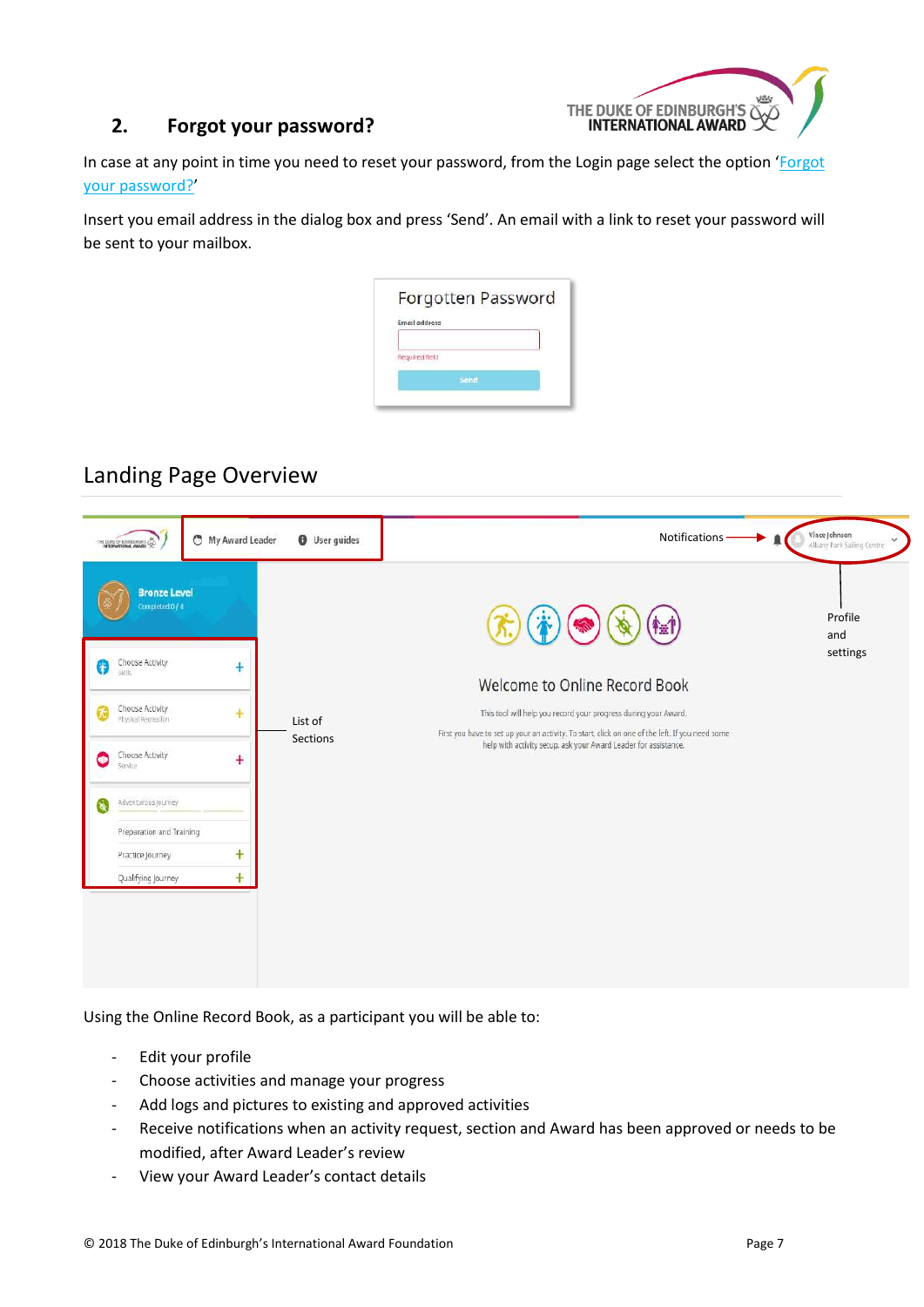

## <span id="page-8-0"></span>**1. Edit profile and settings**

If any of your personal details change while you are doing your Award, you can update this information via the Online Record Book.

From the landing page, if you click on your name the following options will be displayed:

| Profile               |  |
|-----------------------|--|
| Settings              |  |
| Award Summary         |  |
| Change Major Activity |  |
| Logout                |  |

#### <span id="page-8-1"></span>**Updating your personal details**

To update your personal details as well as add a new profile picture:

- 1. From the landing page click on your name
- 2. Select the option 'Profile' as displayed above
- 3. Click on Edit to update your details including the option of adding a secondary email address
- 4. If you want to add a profile picture, click on 'Edit' and then click on the picture field
- 5. You will be prompted to select a picture to be uploaded
- 6. Save your updated profile and click on 'Save' to save your changes

|   | <b>Marisa Partbronze</b>                  |
|---|-------------------------------------------|
|   | Click to edit personal<br>EDIT<br>details |
|   | Profile<br>Picture                        |
|   | marisaorbtest1.6+7@gmail.com<br>Email     |
|   | +442072224242<br>Phone                    |
|   | <b>HANGE PASSWORD</b>                     |
| Σ | <b>HANGE EMAIL</b>                        |

Your email address can also be changed at any time by navigating to your profile and selecting "Change email".

#### <span id="page-8-2"></span>**Changing your password**

To change your password:

- 1. From the landing page click on your name
- 2. Select the option 'Profile'
- 3. Click on 'Change Password'

© 2018 The Duke of Edinburgh's International Award Foundation Page 8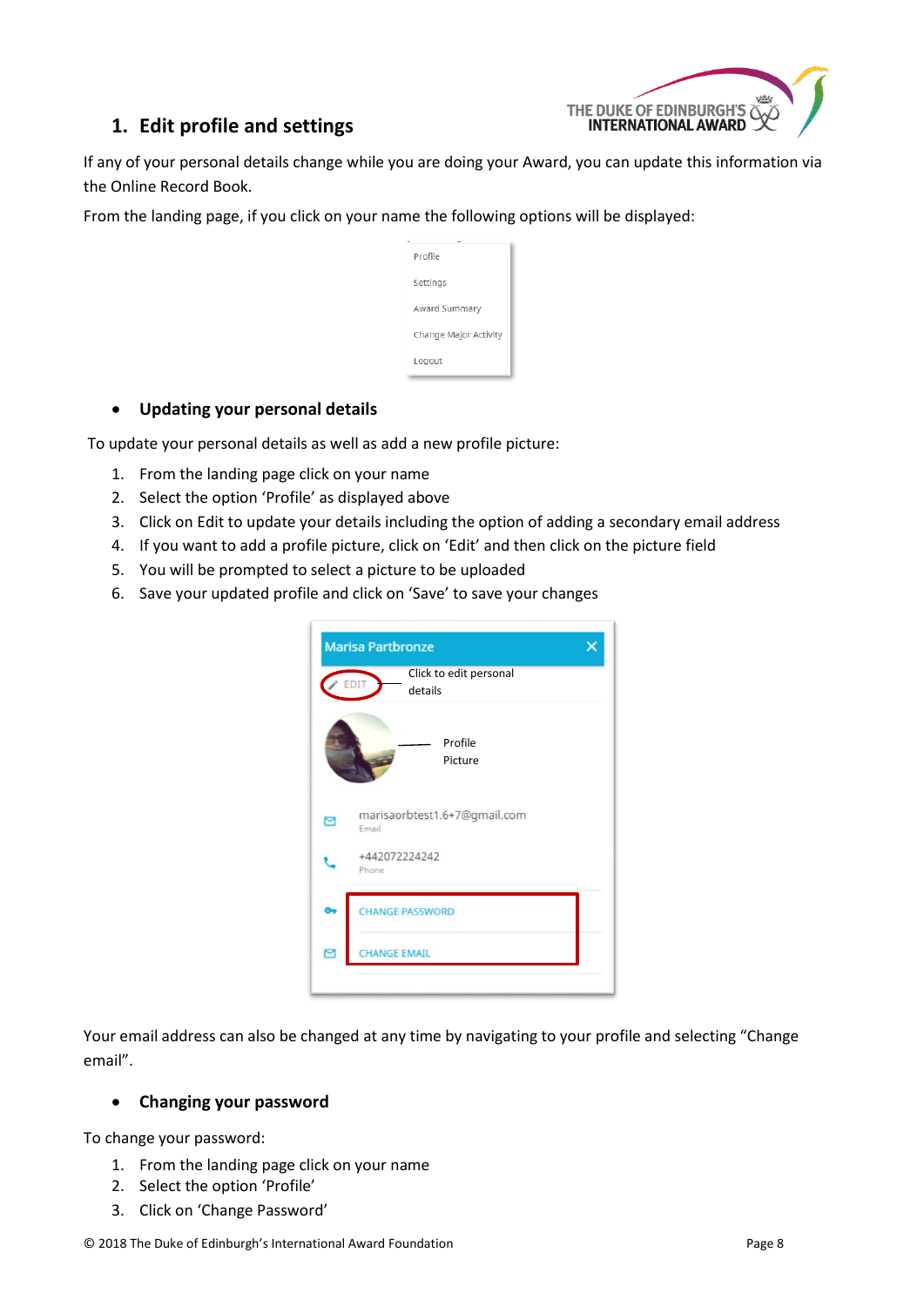

- 4. Insert your old and new password as requested in the pop up window
- 5. Click on "Change Password" to save your settings

| <b>CHANGE PASSWORD</b> |
|------------------------|

#### <span id="page-9-0"></span>**Updating your language settings**

To update your language settings:

- 1. From the landing page click on your name
- 2. Select the option 'Settings' from the drop down menu
- 3. Select your language from the list of languages available
- 4. The page will refresh and setting will be changed

| $\times$ $\star$ |
|------------------|
|                  |

#### <span id="page-9-1"></span>**2. Manage Sections and Activities**

Once logged in you will be taken to a landing page where you will be able to view the four sections of your Award. If you are a new participant you will need to select the activity you'd like to complete as part of your Award.

To select a new activity:

- 1. Log in to the ORB and select the section you wish to add the activity to
- 2. Select the chosen activity from the list of activities available (if your activity is not listed you can choose 'Other' and type the name of your activity in the text box available)
- 3. Insert the required details
- 4. Save the Activity by clicking on "Setup"

*Activity Created*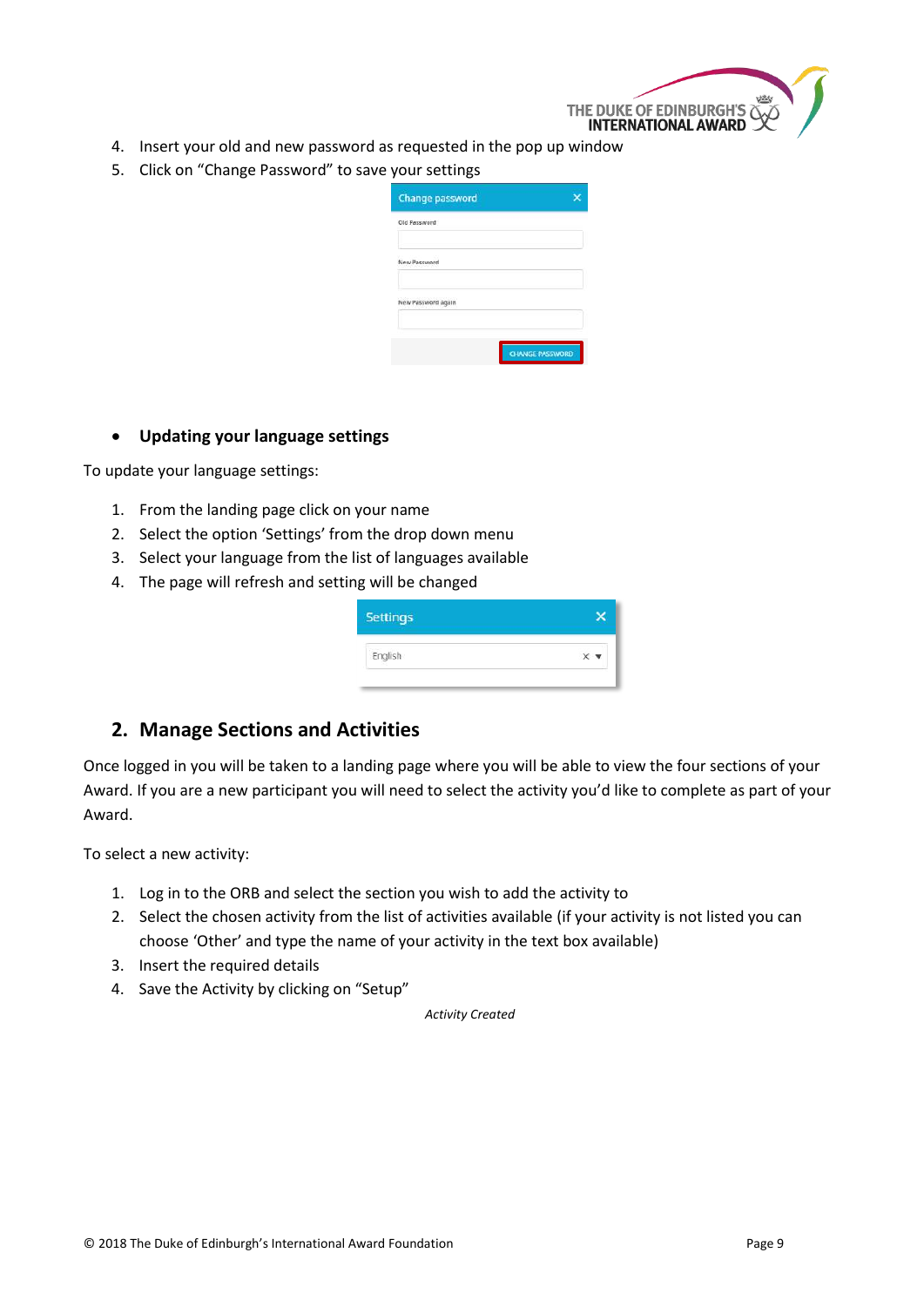

| <b>New Activity</b>      |                                   |
|--------------------------|-----------------------------------|
| <b>Activity Details</b>  |                                   |
| Category                 |                                   |
| Foreign Languages        | $\times$ $\overline{\phantom{0}}$ |
| Subcategory              |                                   |
| German                   | × w                               |
| Goal                     |                                   |
| To speak German fluently |                                   |
| Title<br>Mrs.            | ×.                                |
| Name                     |                                   |
| Jane Smith               |                                   |
| Frnail.                  |                                   |
| testaward00@gmail.com    |                                   |
|                          |                                   |
| Choose as Major activity |                                   |

Once the activity has been saved, your Award Leader will receive a push notification asking him to review the activity details and to approve or decline your request.

**Note:** If your Award Leader wants you to revise your activity, you will receive a notification found within the list of notifications. You can also view a warning message next to the activity you need to revise.

Click on the warning message to see the reason your activity needs revision and make the advised amendments before resubmitting it.



To change your major activity:

- 1. From the landing page click on your name
- 2. Select the option 'Change Major Activity'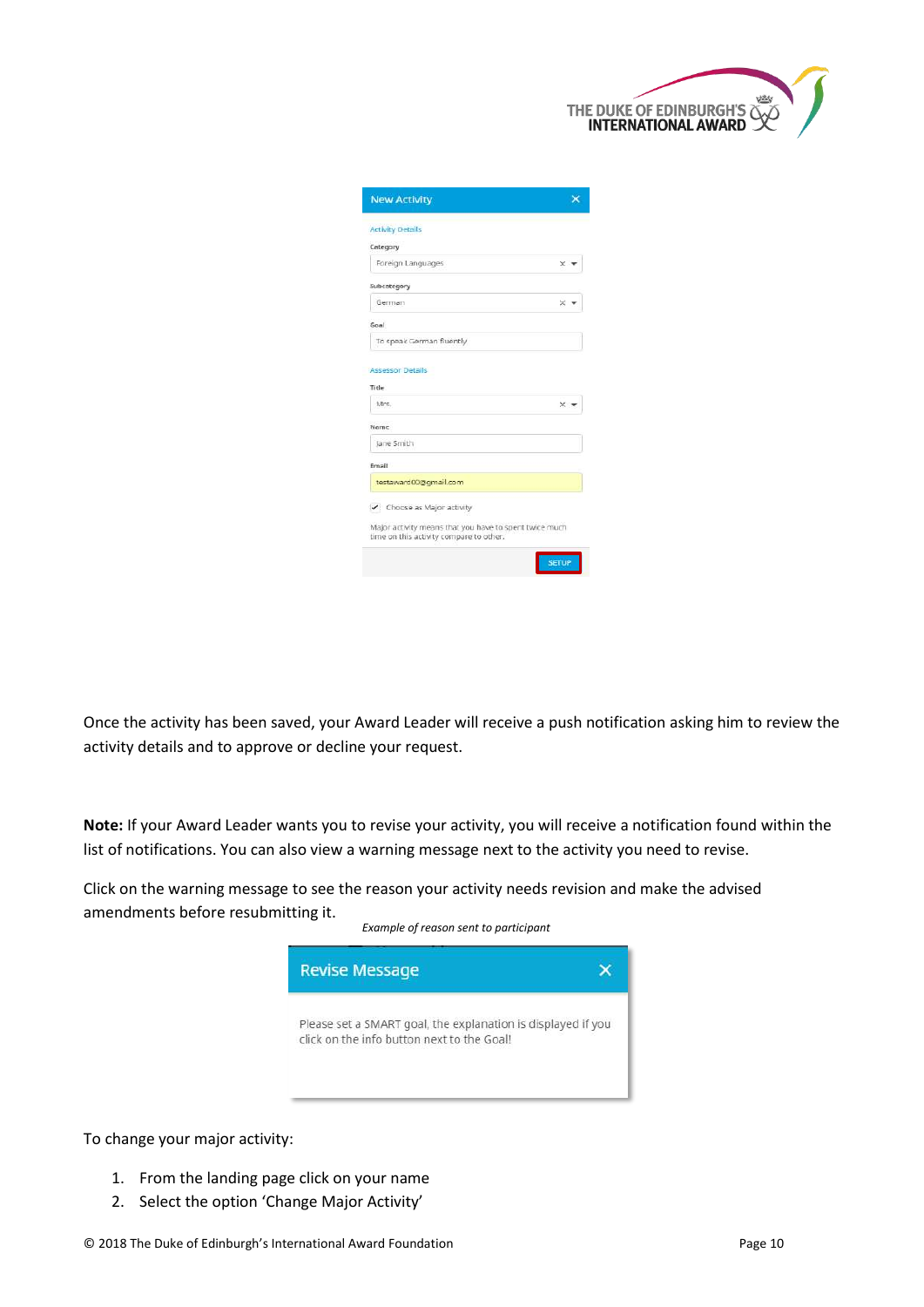

- 3. Select your new Major
- 4. Press 'Save' to save your settings

|                     | Major Activity means that you will have to spend an                                                                    |  |
|---------------------|------------------------------------------------------------------------------------------------------------------------|--|
|                     | extended amount of time on this activity compared to the<br>others. For Gold and Silver the extra time required is six |  |
|                     | months, for Bronze it is three months.                                                                                 |  |
| Skills              |                                                                                                                        |  |
|                     |                                                                                                                        |  |
| Physical Recreation |                                                                                                                        |  |

**Note**: You can change you major section after all activities setup have been approved by your Award Leader

## <span id="page-11-0"></span>**3. Add / Edit / Delete logs**

Once your activity has been approved by your Award Leader you will receive a notification and will then be able record your logs against it.

To add a new log:

- 1. Click on the section where your activity has been approved by your Award Leader
- 2. Click on at the bottom of the screen
- 3. Fill in the required details such as date, duration and description
- 4. Add any pictures taken while carrying out the activity (optional)
- 5. Save the newly added log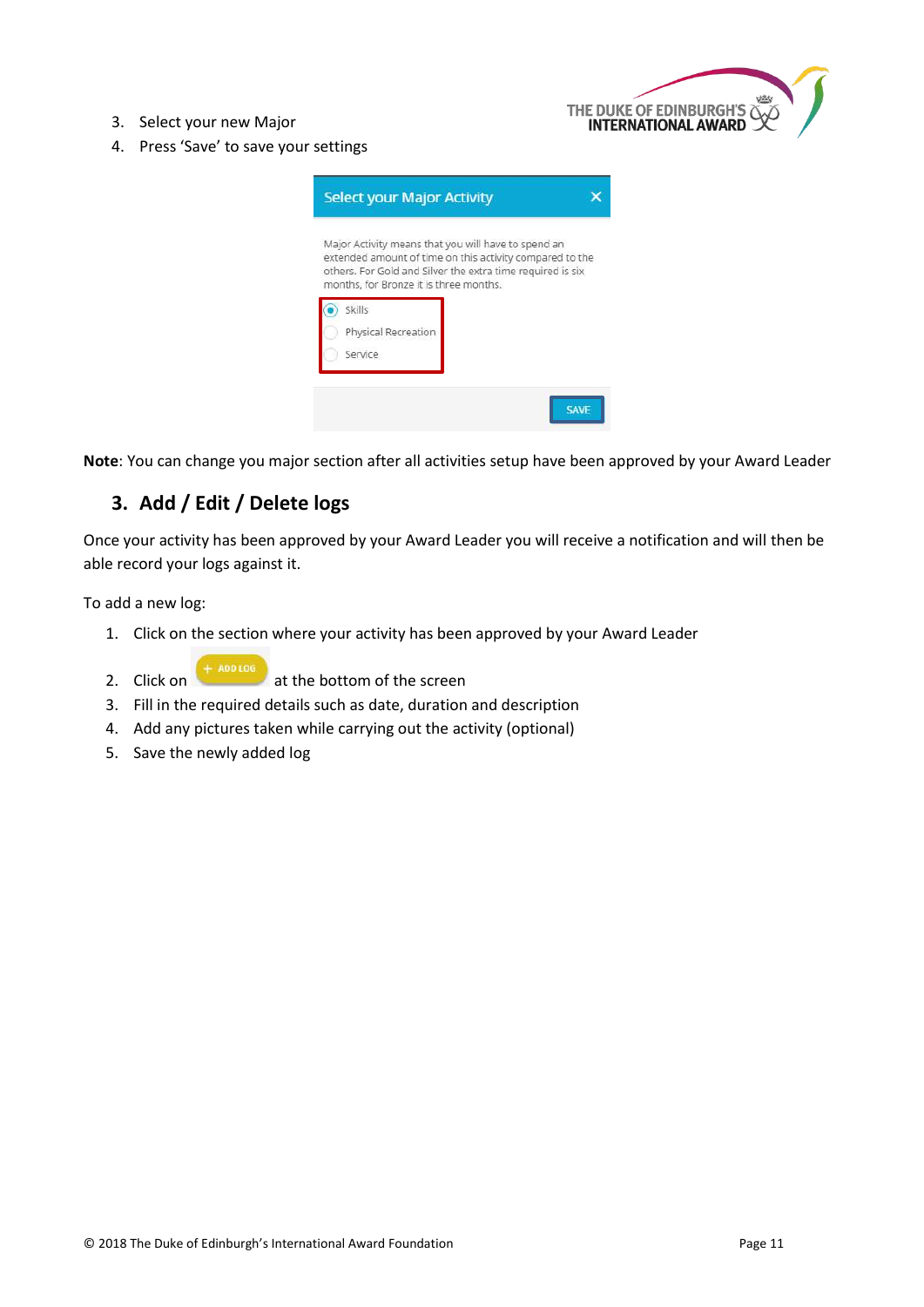



Once you start adding logs you will notice that the progress bar will move.

To edit/delete a log:

- 1. Click on the log you would like to edit
- 2. Select 'Edit' to edit the log, and edit the details
- 3. Select 'Delete' to delete the log, as necessary
- 4. Confirm your choice

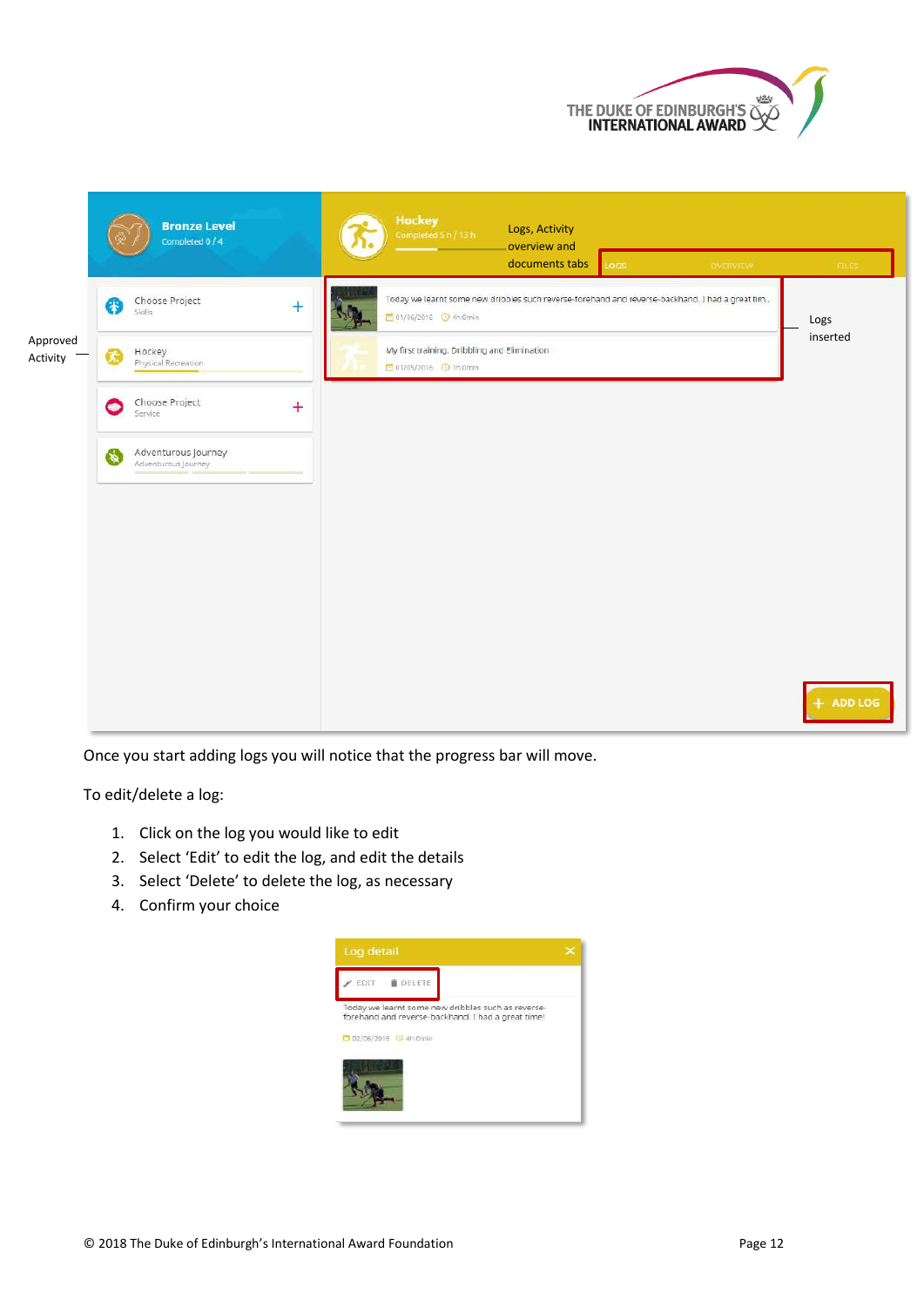

#### **4. Editing your Activity details**

<span id="page-13-0"></span>To change or update your activity details:

- 1. From the landing page click on the chosen section
- 2. Select the tab overview
- 3. Click on the option 'Edit Activity'
- 4. Modify your Activity details and click on 'Save' to save your new details

| <b>Edit Activity</b>                     |                    |
|------------------------------------------|--------------------|
| <b>Activity Details</b>                  |                    |
| Goal                                     |                    |
| Help my team to win the school tournment |                    |
| <b>Assessor Details</b>                  |                    |
| Title                                    |                    |
| Mr                                       | $\times$ $\bullet$ |
| Name                                     |                    |
| Jack Russo                               |                    |
| Email                                    |                    |
| testaward00@gmail.com                    |                    |
|                                          |                    |
|                                          |                    |

## <span id="page-13-1"></span>5. **Managing your library**

You can link files (pictures, reports, presentations etc) to any of your four Award sections:

- 1. From the landing page click on the chosen section
- 2. Select the tab
- 3. Click on the option 'Upload File'
- 4. Insert the required details and select the file from your device
- 5. Click on 'Add File' to upload your new file

| <b>File upload</b>                             |
|------------------------------------------------|
| Title                                          |
| Picture Hockey match                           |
| Description                                    |
| This is a picture taken during a Hockey match. |
| File upload<br>match 2 log                     |
| <b>ADD FILE</b>                                |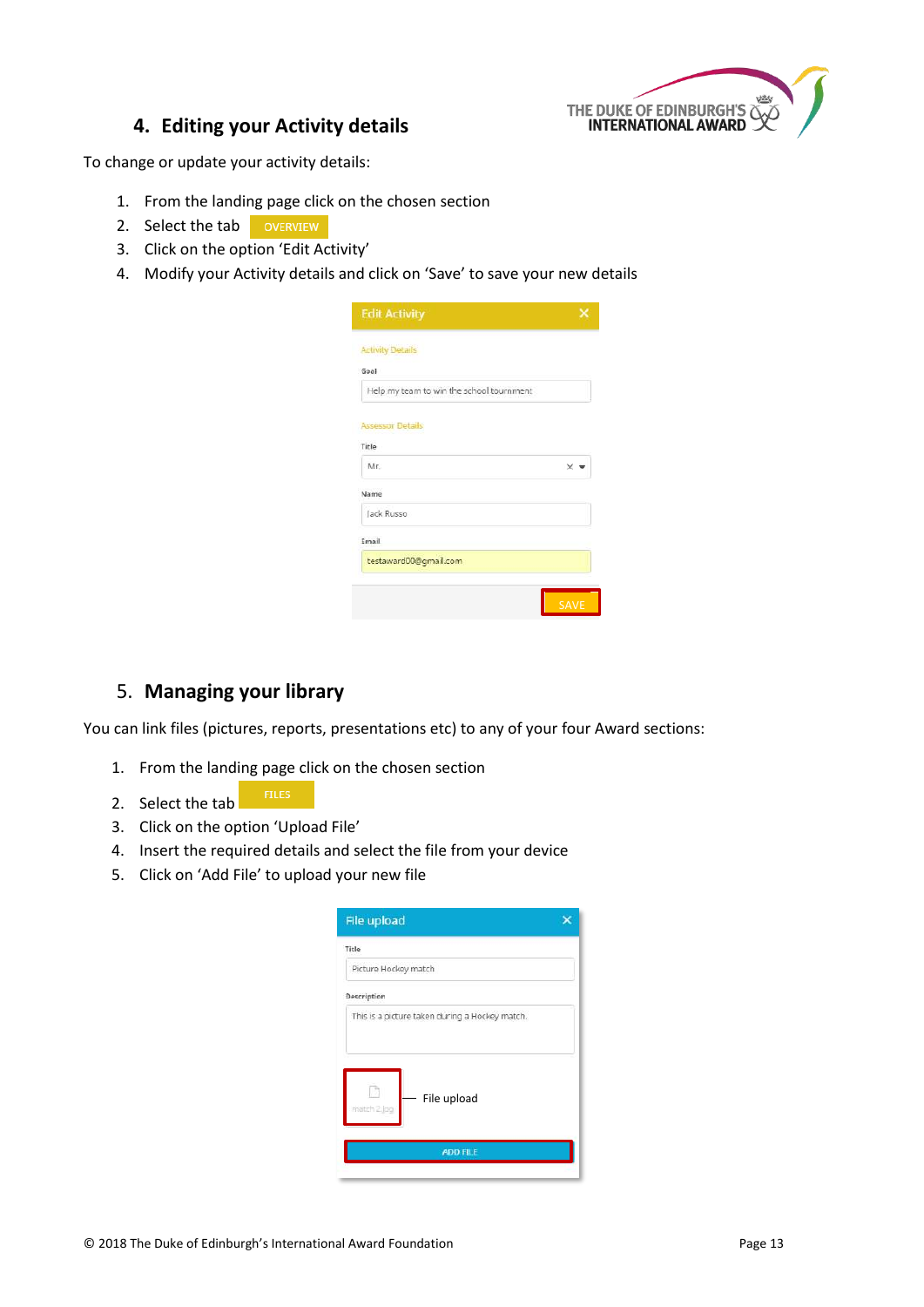The file will be visible within your Files.



To delete the file uploaded click on 'Delete'

| Test document | $-20/10/26$ |  |
|---------------|-------------|--|
| ×             |             |  |
|               | DELETE      |  |

## <span id="page-14-0"></span>**6. Setting up multiple activites per Section**

While doing your Award, as a participant you can choose up to three activities per Section of the Award. If you would like further information on choosing multiple activities for a Section, please contact your Award Leader.

To set up an additional Award activity within a Section:

- 1. Log into the ORB and click on the active activity within the Section that you would like to add the new Activity to
- 2. Click on the tab **OVERVIEW**



- 4. Insert the activity details requested
- 5. Press SETUP to save your changes

The individual activities will be displayed underneath the chosen Section.

| <b>Physical Recreation</b> |  |
|----------------------------|--|
| Rugby                      |  |
| Jogging                    |  |

Once the activity has been saved, your Award Leader will receive a push notification to approve or decline your request.

If your Award Leader declined your activity request you will receive a push notification with an explanation as to why it was declined, so that you can make amendments and resend for approval.

**N.B:** The hours logged for individual activities within a Section will be combined and added towards the completion of your Award.

## <span id="page-14-1"></span>**7. Downloading your Award Summary**

If you would like a printed copy of your Award progress, you can download your Award Summary at any time. You can also email it if required.

To download your Award Summary:

- 1. Click on your name at the top of the page
- 2. From the dropdown menu select 'Award Summary'
- DOWNLOAD AWARD SUMMARY 3. Click on
- 4. The PDF file will be automatically downloaded

© 2018 The Duke of Edinburgh's International Award Foundation Page 14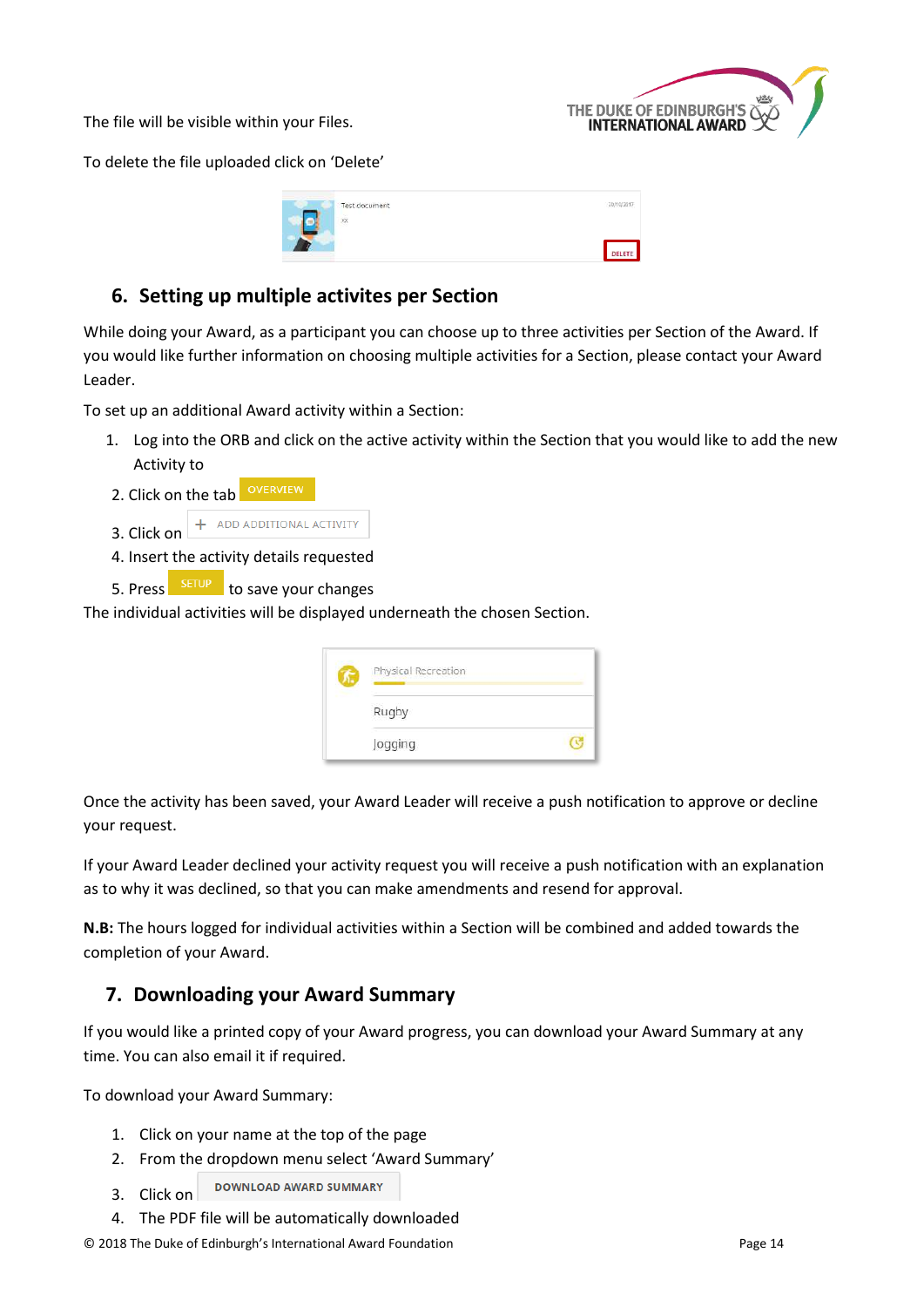|                          | THE DUKE OF EDINBURGH'S NET |
|--------------------------|-----------------------------|
| <b>Award Summary</b>     |                             |
| 01/07/2016<br>Start Date | <b>Stationary</b><br>m      |
| DOWNLOAD AWARD SUMMARY   |                             |

## <span id="page-15-0"></span>**8. Downloading your Section Summary**

Once you have finished logging the hours for a Section, you can send it for Assessor approval either by email or by downloading and printing it to give to your Assessor in person. If you prefer to give it to your Assessor in person, follow the below steps:

To download your Section Summary:

- 1. Click on your name at the top of the page
- 2. From the dropdown menu select 'Award Summary'
- 3. Scroll to the Section you would like to download the Assessor Report (Section Summary)
- **DOWNLOAD SUMMARY FOR ASSESSOR** 4. Click on
- 5. The PDF file will be automatically downloaded
- 6. Upload it to the ORB
- 7. Send it to your Award Leader via the ORB.

| First activity started                                   | Major          | Hours Completed/Required                          |
|----------------------------------------------------------|----------------|---------------------------------------------------|
| 05/08/2016                                               | N <sub>0</sub> | 13 h / 13 h                                       |
| Charity - Assistance at a Charity e.g. Hospice Trade Aid |                |                                                   |
| In progress                                              |                | Give assistance to the elderly<br>$-1$<br>$\circ$ |

8. Should you need to download your Assessor Report again, you can do so at any time by going to your Award Summary and selecting the summary within each section and clicking on

|  |  |  |  | <b>DOWNLOAD SUMMARY FOR ASSESSOR</b> |  |
|--|--|--|--|--------------------------------------|--|
|--|--|--|--|--------------------------------------|--|

## <span id="page-15-1"></span>**9. Setting up your Adventurous Journey**

To set up your Adventurous Journey (Practice and Qualifying) and record Preparation and Training activities click on the Adventurous Journey section from the list of sections available on your landing page *(a)* Adventurous Journey Overview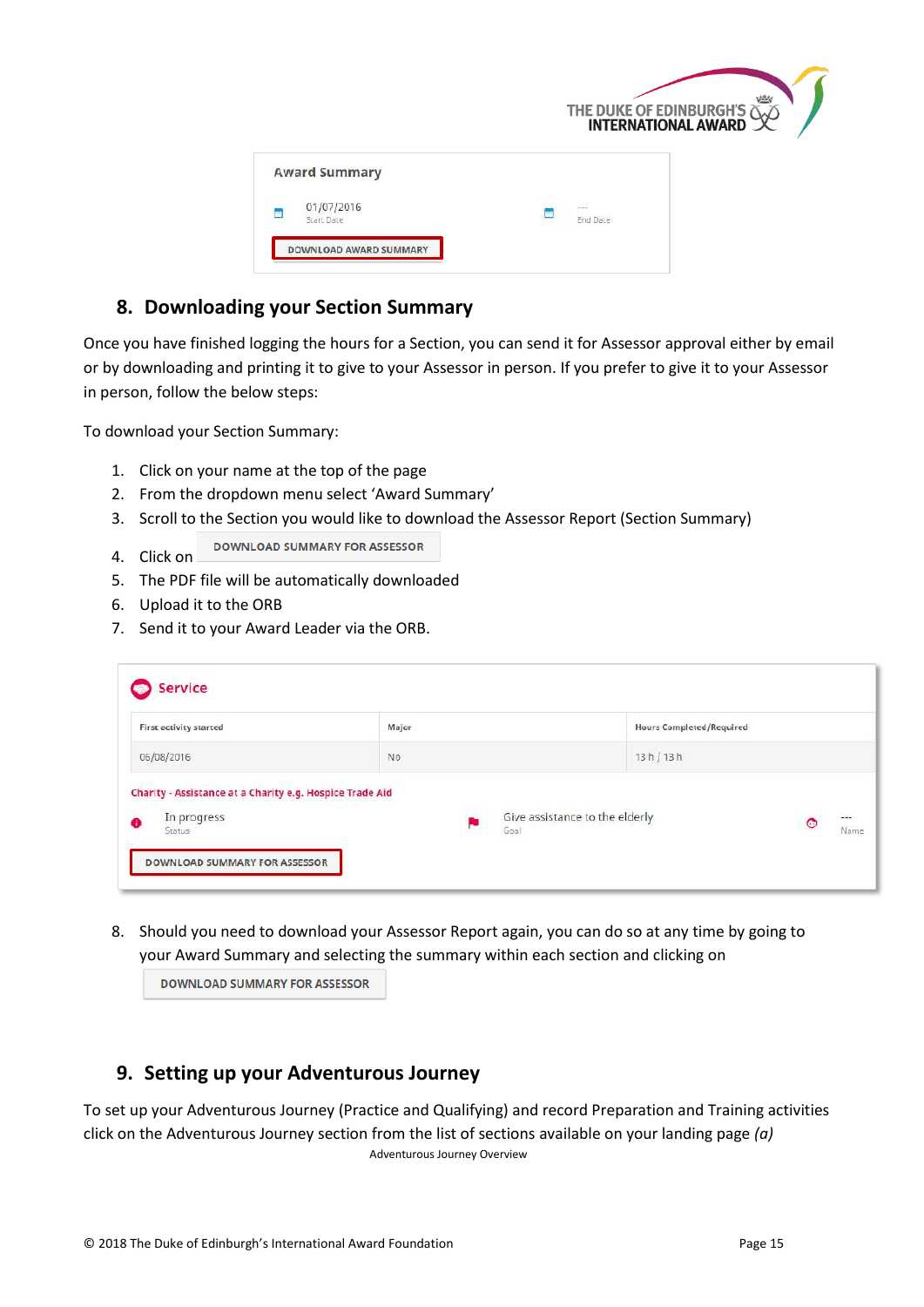|                          | THE DUKE OF EDINBURGH'S WINTERNATIONAL AWARD |
|--------------------------|----------------------------------------------|
| Adventurous Journey      |                                              |
| Preparation and Training |                                              |
| Practice Journey         |                                              |
| Qualifying Journey       |                                              |

Preparation and Training:

To record your Preparation & Training activities:

- 1. Click on the Preparation and Training option from the Adventurous Journey Overview
- 2. Click on 'Activity' tab
- 3. Record your Preparation & Training activities and tick the activities as you complete them
- 4. You can add a new activity if not yet listed (optional)
- 5. Press "Update"

| 08/08/2017                                                                                                |        |
|-----------------------------------------------------------------------------------------------------------|--------|
| Understanding the impact of the journey on the environment                                                |        |
| 08/08/2017                                                                                                |        |
| Appreciating the culture within the journey's environment.                                                |        |
| m<br>11/08/2017                                                                                           |        |
| Added Preparation and Training Activities<br>Here you can add an extra Preparation and Training Activity. |        |
| <b>Extra activity</b>                                                                                     |        |
| 01/08/2017<br><b>OELETE</b>                                                                               | $\sim$ |
| ADD ACTIVITY                                                                                              |        |
|                                                                                                           |        |

Once all Preparation and Training activities have been recorded you can send them to your Award Leader for approval by clicking on 'Send Report' from the 'Activity' tab



Your Award Leader will review your Preparation and Training activities and approve/return them to you for review. You will receive a notification which will appear within the list of notifications.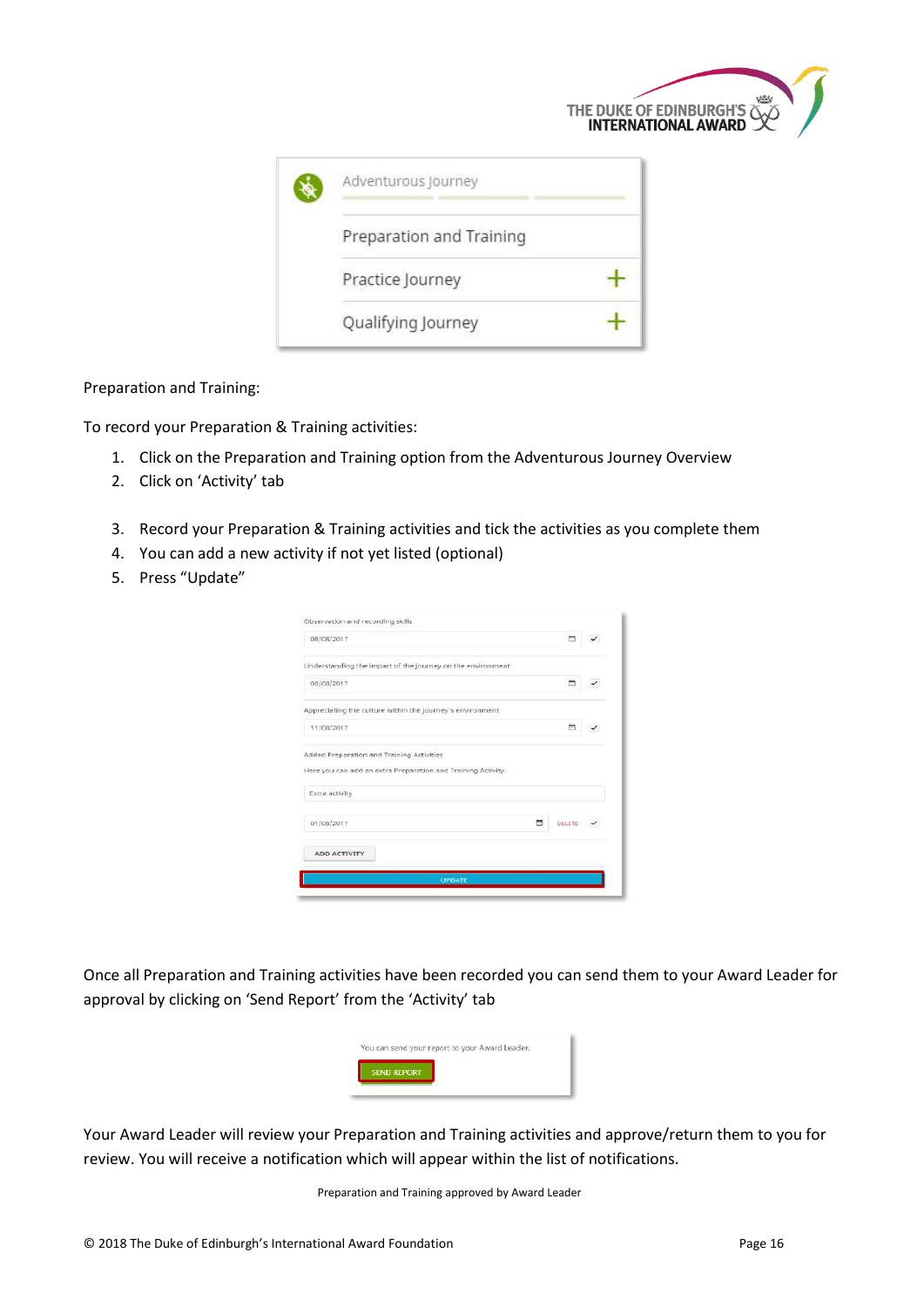



Practice and Qualifying Journeys:

To create your Practice/ Qualifying Journey:

- 1. Click on the Adventurous Journey Section from the landing page
- 2. Click on Practice or Qualifying Journey option from the Adventurous Journey Overview, according to the Journey you would like to create
- 3. Insert your Journey details on the pop-up window *(a), (b)*
- 4. Press 'Setup' to finish setting up your Journey

| (a)                                   | (b)                           |
|---------------------------------------|-------------------------------|
| New Practice Journey                  | New Practice Journey          |
| Assessor Details                      | <b>UK</b><br>$\times$ $*$     |
| Journey Type                          | <b>Note</b>                   |
| Expedition<br>X T                     | We will be departing at 5am.  |
| Journey Activity                      | Assessor Details              |
| Bushwalking<br>$\times$ $\star$       | Title                         |
| Mode Of Transport                     | Mr.<br>$X$ $\Psi$             |
| Foot<br>$\times$ $\blacktriangledown$ | Name                          |
| Journey Objective                     | John Casey                    |
| Explore the surrounding area          | Email                         |
| Start date                            | testaward00@gmail.com         |
| ö<br>20/04/2017                       |                               |
| Email                                 | <b>Supervisor Details</b>     |
| Ξ<br>22/04/2017                       | Title<br>Mrs.<br>$\times$ $*$ |
| Location                              |                               |
| Lake District                         | Name<br>Viola Davis           |
| Select country                        |                               |
| UK<br>$X - T$                         | Email                         |
| Note                                  | testaward00@gmail.com         |
| We will be departing at 5am.          | <b>SETUP</b>                  |

- 5. Your Award Leader will need to check and approve your Adventurous Journey details or return them to you for review. You will then receive a notification within the list of notifications.
- 6. You will then need to send your Adventurous Journey for Supervisor/Assessor Approval once the Journey is complete.
- 7. Click on the tab **REPORT** and press **SEND REPORT** You will be asked to insert your Journey Observations and any relevant documents (optional) before sending it for approval.
	- o The Supervisor is responsible for signing off Practice Journeys
	- o The Assessor is responsible for the certification of the Qualifying Journey.
- 8. Once you have received Supervisor/Assessor Approval, you will be able to send the Sections of your Adventurous Journey to your Award Leader for sign-off.

#### <span id="page-17-0"></span>**Adding an additional Practice Journey**

Before doing your Qualifying Journey, you can do more than one Practice Journey if needed. To record the details of your additional Practice Journeys: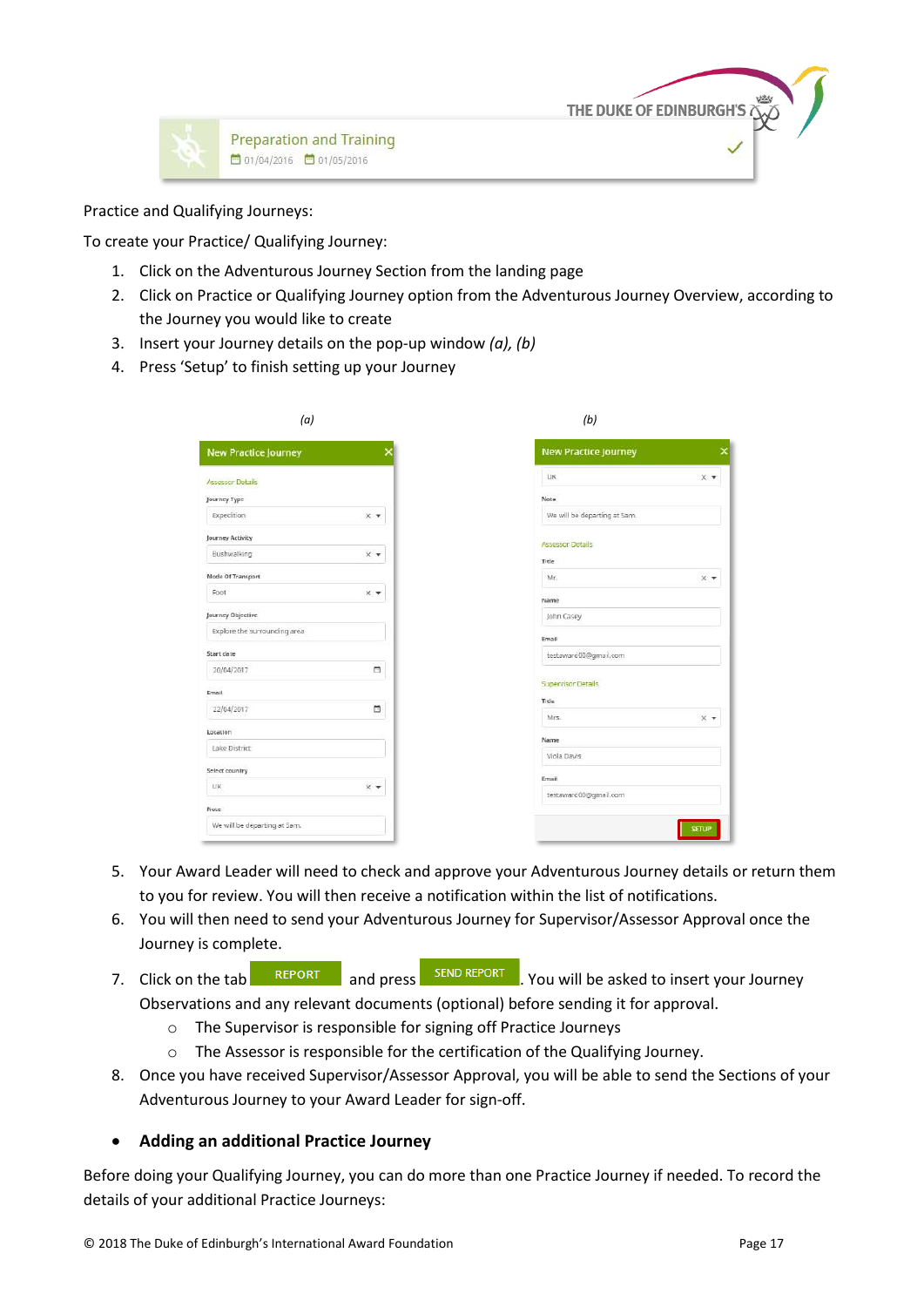

- 1. Click on the Practice Adventurous Journey already created in the system
- 2. Click on the  $\frac{1 + \text{ ADD ADDINGAL JOURNEY}}{1 + \text{ADD ADDINGAL}}$  from the 'Overview' tab
- 3. Insert your Journey details in the pop-up window
- 4. Press 'setup' to finish setting up your Journey.
- 5. Your Award Leader will need to check and approve your Adventurous Journey details or return them to you for review. You will then receive a notification within the list of notifications.

#### <span id="page-18-0"></span>**10. Completing your Award**

In order to complete your Award, your activities must be consistent and must meet the minimum time requirements as laid out in the Award Framework. If you are unsure about these requirements, please contact your Award Leader.

After logging all activities, your section will reach completion and you will be able to:

- Send the section to Assessor for approval via email
- Upload a certificate or any documentation given to you that proves you completed that Section
- 1. Insert all logs until you complete your Activities *(a)*
- 2. When the 'victory' screen appears decide whether to send your Award to Assessor for approval via email or upload your certificate *(b)*
	- If the certificate is uploaded directly, your Award Leader will review your section ready for sign-off
	- If the Assessment has been sent via email to the Assessor, you must wait for Assessor approval before you can send your for Award Leader sign off.

| Competed 13 h / 13 h<br>LOGS                                                                                                 |
|------------------------------------------------------------------------------------------------------------------------------|
| We trained on short distance sprints. The sequences were: 5-Yard Lateral Shuffle <> 10-Yard Forwar<br>E IN/88/2016 O 4h Omin |
| Match day today!<br>Em/07/2016 @ momin                                                                                       |
| Today we learnt some new dribbles such as reverse-forehand and reverse-backhand. I had a great<br>1 02/06/2016 3 4th Gmin    |
| My first training - Dribbling and Elimination<br>12/05/2016 3 16 October                                                     |

*(a) Overview of logs (b) Victory screen*



- 1. You will be notified of the approval of your activities and when your complete Award is approved.
- *2.* Please contact your Award Leader once your Award has been approved for more information about your certificate*.*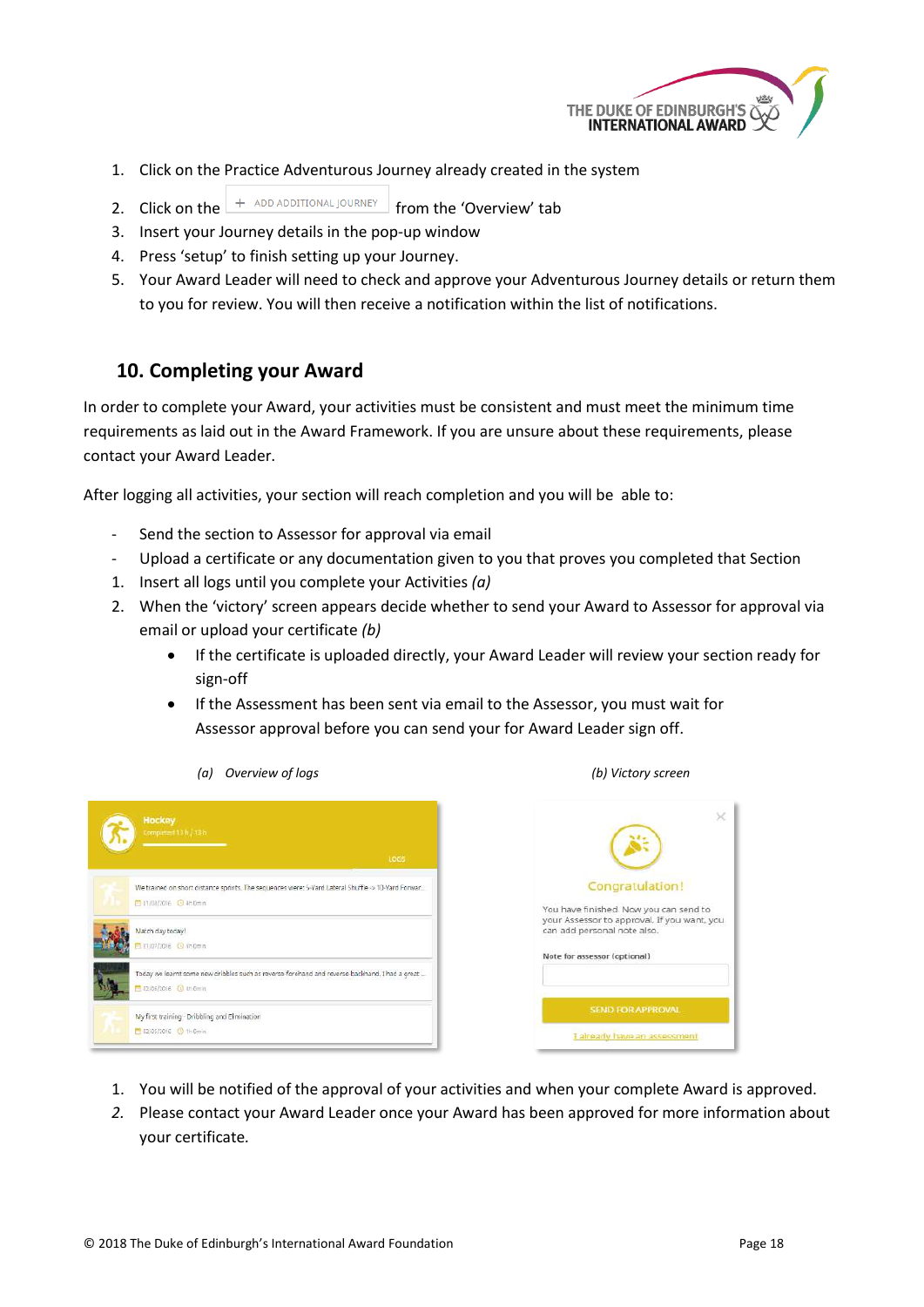

**Note:** The link sent via email to the Assessor has 30 days expiration date. In case the Assessor hadn't received the email or the link expired the participant can resend the Assessment request clicking on the

Waiting for assessor approval option **displayed** displayed at the bottom of the screen.

If your Award Leader or Assessor want you to revise a section of your Award you will receive a notification found within the list of notifications. You can also view a warning message next to the section you need to revise.

Click on the message to see the reason your activity needs revision and make the advised amendments before resubmitting it.

## <span id="page-19-0"></span>**11. Starting the next level of your Award**

Once your Award has been signed off by your Award office, you can choose to start your next Award Level (if you are a Bronze or Silver Award holder). If you are interested in participating in the next level of the Award, please contact your Award Leader for advice. .

- 1. From the victory screen click on 'Start next Level'
- 2. You will be redirected to a webpage to fill in your new registration
- 3. Press 'Continue' to complete your registration:
	- Insert the level you're registering for
	- Review your contact details
	- Review your personal details
	- Answer the profile questions asked (if applicable)
	- Select your payment type
	- Click on Finish to complete your registration

Your Award Leader will review your application and you will be notified once your registration has been approved.

|                                                                                                           | ×                                                                                                                                         |
|-----------------------------------------------------------------------------------------------------------|-------------------------------------------------------------------------------------------------------------------------------------------|
| You have now completed your Bronze Level Award. Would you like<br><b>SEND</b><br>to start the next level? | Award completed!<br>Congratulation. Your Bronze Level Level<br>award has been approved!<br>If you want, you can already start next level. |
|                                                                                                           | <b>START NEXT LEVEL</b>                                                                                                                   |

## <span id="page-19-1"></span>**12. Contacting your Award Leader**

Throughout your Award Journey, you may want to contact your Award Leader for advice. Within the Online Record Book App, you will be able to view their details (full name, phone and/or email address).

To access your Award Leader's information: